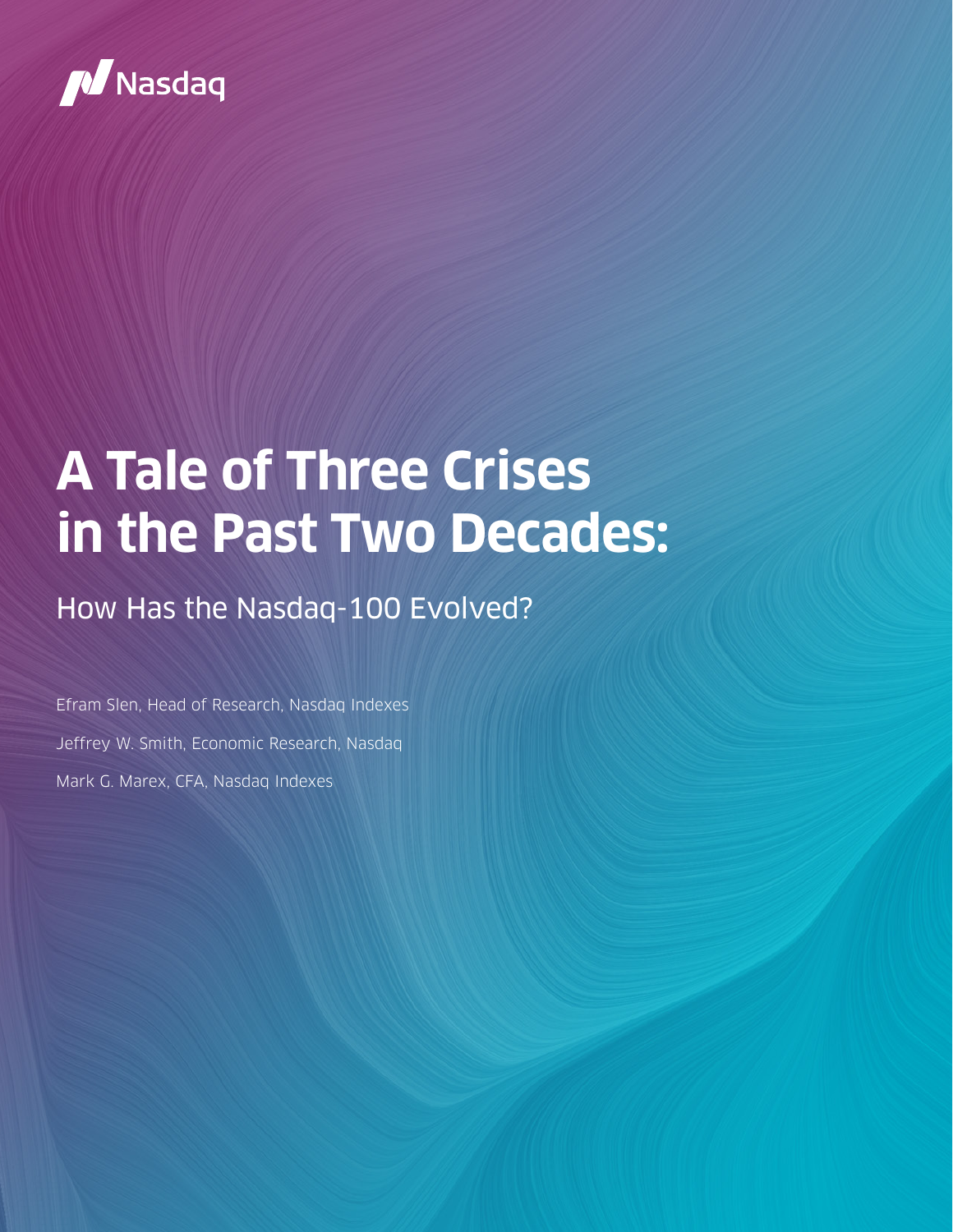

## **A Tale of Three Crises in the Past Two Decades:**

How Has the Nasdaq-100 Evolved?

### **Introduction**

As the global coronavirus pandemic wears on, the ability of the US stock market to set new record highs may seem counterintuitive at first. This is particularly true of the Nasdaq-100 Index (NDX), which was up a staggering 47.6% in 2020, and 48.9% on a total return basis. At this unique juncture in history, NDX compares favorably with other broad-based indexes, which was not the case during the prior two periods of severe market disruption in the past two decades: the Tech Bubble/Bust at the turn of the century, and the Financial Crisis of 2008/2009. By examining index performance over the course of three distinct market crises, one can gain an understanding of how the Nasdaq-100 has evolved and, ultimately, explain why it has outperformed so dramatically this time around. Most crucially, the profound improvement in the fundamentals underlying the index proves that the Nasdaq-100 now tracks largely mature companies that not only comprise a substantial portion of the overall US equity market, but collectively represent the new economy of the 21st century.

### **Performance Overview**

We compare NDX with three other benchmarks:

- **The S&P 500 (SPX),** the leading benchmark for US equities. The overlap between SPX and NDX components has been steadily growing (more details presented below);
- **The Dow Jones Industrial Average (DJIA),** the venerable blue-chip benchmark which has historically included few Nasdaq-listed stocks. Currently, of its 30 components, it includes only 6 Nasdaq-listed stocks, after the addition of Amgen in August 2020;
- **The NYSE Composite Index (NYA)** made up of NYSE-listed stocks, numbering into the thousands of components. This index is not widely known. By construction, there is no overlap between its components and those of the Nasdaq-100, making it a useful comparison benchmark.

The following graph provides a 26-year overview of the performance of the four benchmarks under consideration, as of December 31, 2020.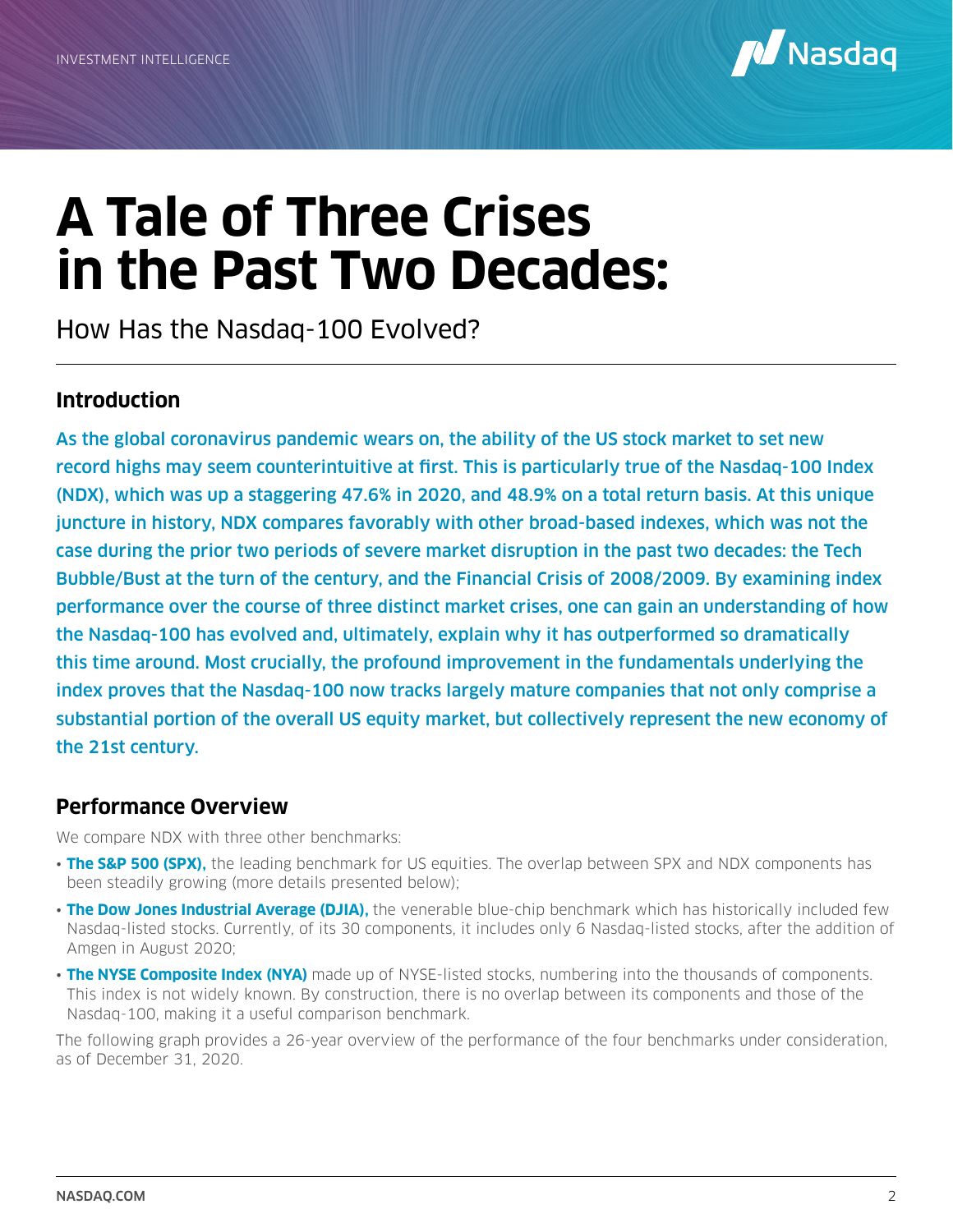

The last quarter century has clearly been a period of strong returns for the US stock market despite multiple crises, with the non-Nasdaq benchmarks up by a factor of between 5 and 7. The Nasdaq-100 stands out, though, with a cumulative (price) return factor of nearly 31 times. This performance has been much stronger, accompanied by higher volatility. By calculating the ratio of annualized return to standard deviation for each benchmark, we observe NDX with the highest value – indicating a favorable tradeoff between elevated risk and superior performance. In comparing returns over long time periods, it is important to take dividends into account. Total return indexes do this by assuming that dividend proceeds are reinvesting into the index portfolio. The following table provides index performance and volatility for the 26-year period running from the start of 1995 to the end of 2020.

### Annualized Returns Over Entire 26-Year Period

|                      | <b>PRICE RETURN</b> |            |             |            | <b>TOTAL RETURN</b> |             |              |
|----------------------|---------------------|------------|-------------|------------|---------------------|-------------|--------------|
|                      | <b>NDX</b>          | <b>SPX</b> | <b>DJIA</b> | <b>NYA</b> | XNDX <sup>1</sup>   | <b>SPXT</b> | <b>DJITR</b> |
| <b>Mean</b>          | 13.38%              | 8.08%      | 7.99%       | 6.54%      | 13.98%              | 10.01%      | 10.29%       |
| <b>Std Deviation</b> | 25.83%              | 16.58%     | 16.27%      | 16.86%     | 25.82%              | 1657%       | 16.25%       |
| Mean/SD ratio        | 0.518               | 0.487      | O 491       | 0.388      | 0.541               | Ი ᲜᲘ4       | 0.633        |

Having established its remarkable performance over the cumulative period, we may now compare the performance of the Nasdaq-100 across each of the three most dramatic market events during the last quarter century: the Tech Bubble of the late 1990s and subsequent Bust, the Financial Crisis of 2008/2009, and the current Covid-19 pandemic.

<sup>1</sup> Total return series are available for SPX and DJIA for the entire period. The total return index for NDX was launched in October 2000, thus NDX price returns have been substituted for earlier dates. Since the dividend yield of the Nasdaq-100 was low in the late 1990s, the total return results for XNDX in the table are marginally understated. The total return index for NYA began in February 2012, and is thus excluded from the analysis.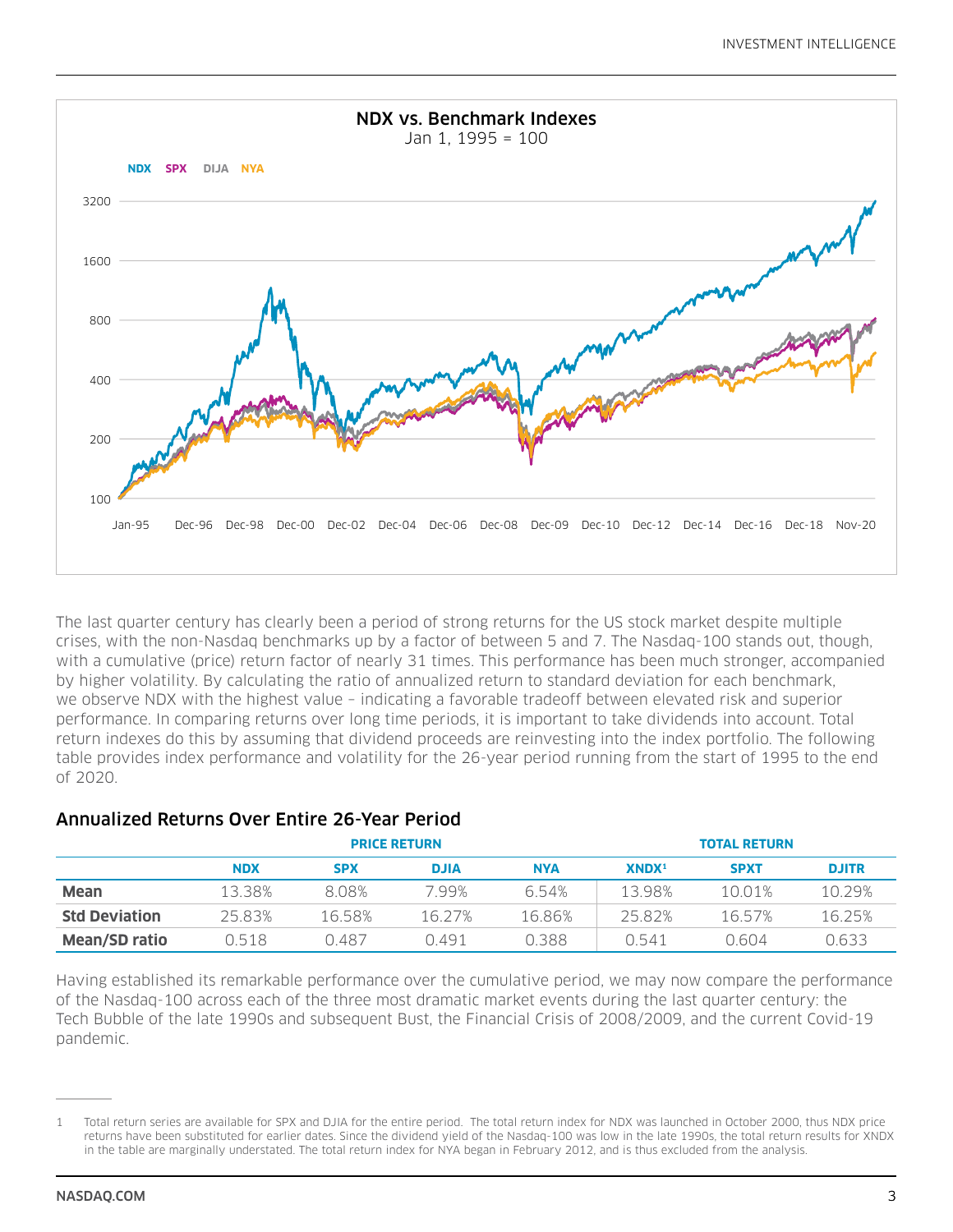#### **Internet / Tech Bubble:**

The Tech Bubble was mainly confined to Nasdaq-listed stocks, and highly impactful to the Nasdaq-100. The nearly five-fold increase in the index from 1998 to 2000 was followed by an equally severe decline during the next two years, making for a truly remarkable volatility event. Though the downside portion of the event created pain for many investors, it was limited to a relatively small portion of the US stock market. As a result of several years of heightened attention from media, day-traders, and the general public alike, Nasdaq's reputation was forever cemented as the home of technology and innovation. The other benchmarks also exhibited a rise and fall during the timeframe, but of much lower magnitude.



### **Financial Crisis:**

The Financial Crisis was a more universal phenomenon. The rapid drop in NDX in the fall of 2008 was a mirror image of the other benchmarks, with smaller, subsequent drops through early 2009. From the start of September 2008 to the lows in March 2009, all four indexes fell by almost 50%. By the end of 2009, however, NDX was up 78% from its low, while the other benchmarks were up an average of only 65%. This difference in the strength of the initial recovery was in part due to the NDX's lack of exposure to banks and other financial sector companies, which are specifically excluded from the index by its methodology. Nonetheless, the Nasdaq-100 still suffered greatly during a market event that left few sectors and companies unscathed. Its more robust recovery presaged a painful decade of underperformance for financial (and, for that matter, energy) companies, granting the index an immediate leg up on its competitor benchmarks.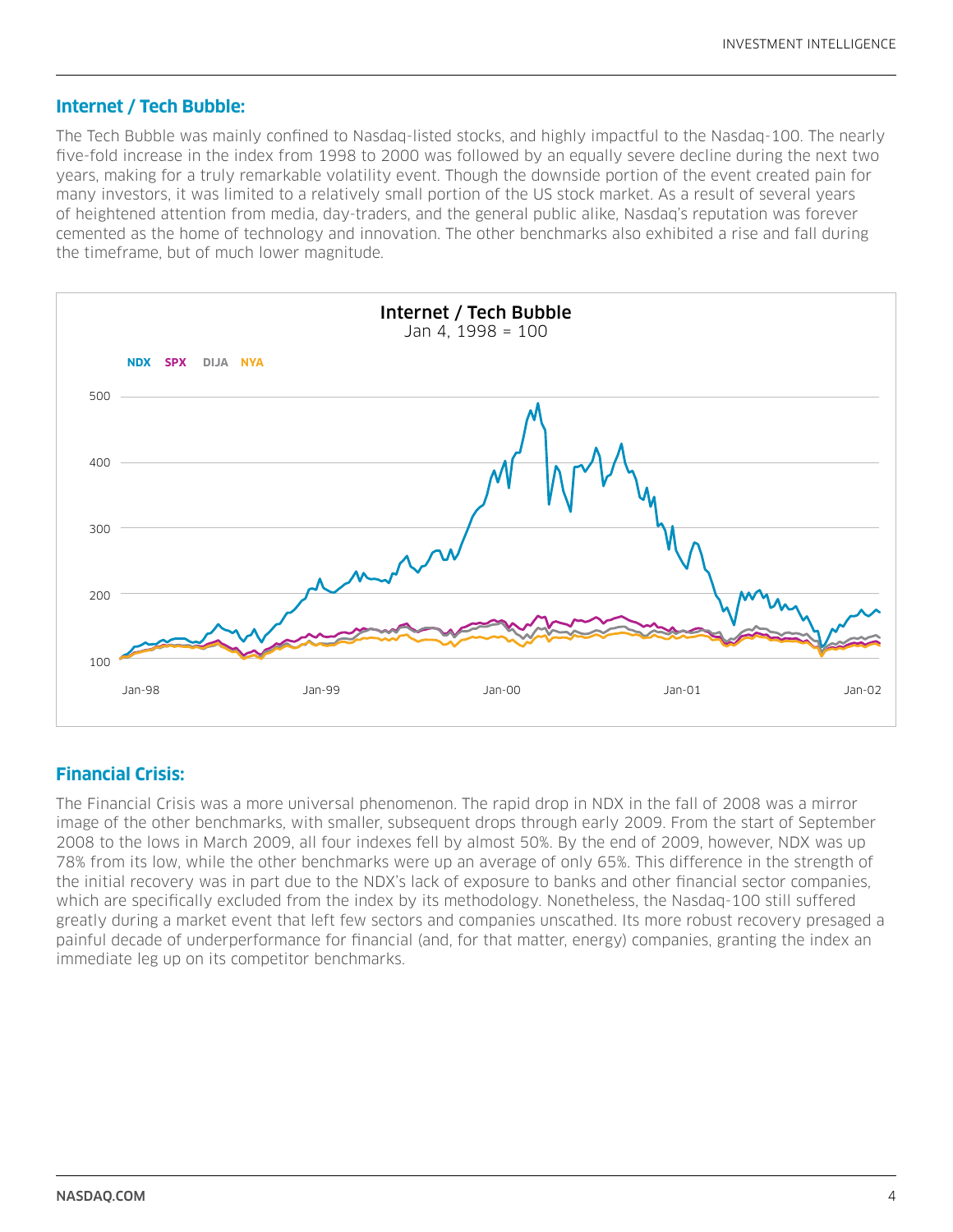

## **Covid Crisis:**

The coronavirus pandemic and associated economic crisis are still underway. All four indexes experienced sudden drops beginning in late February 2020, bottoming out in mid-to-late March. The drop in NDX was least severe, down only 28% from February 19 to the lows on March 23. The three other benchmarks dropped by at least 34%, with the NYA Index down almost 38%. More significant, though, was the even stronger recovery of NDX, which by mid-April had already reached levels seen at the start of the year. By the beginning of September, the index had set a new all-time record high, nearly three months sooner than any of the comparison benchmarks would do. The muted drop at the onset of the crisis, coupled with the sharper and faster recovery, reflect the Nasdaq-100's central role in leading the economy through an epic disruption. The index's companies had not only grown and matured substantially since the prior two crises; they had become so central to the new economy of the 21st century that the technologies necessary to facilitate work, school, commerce, consumption, and recreation from home almost exclusively stemmed from their innovations over the past two decades.

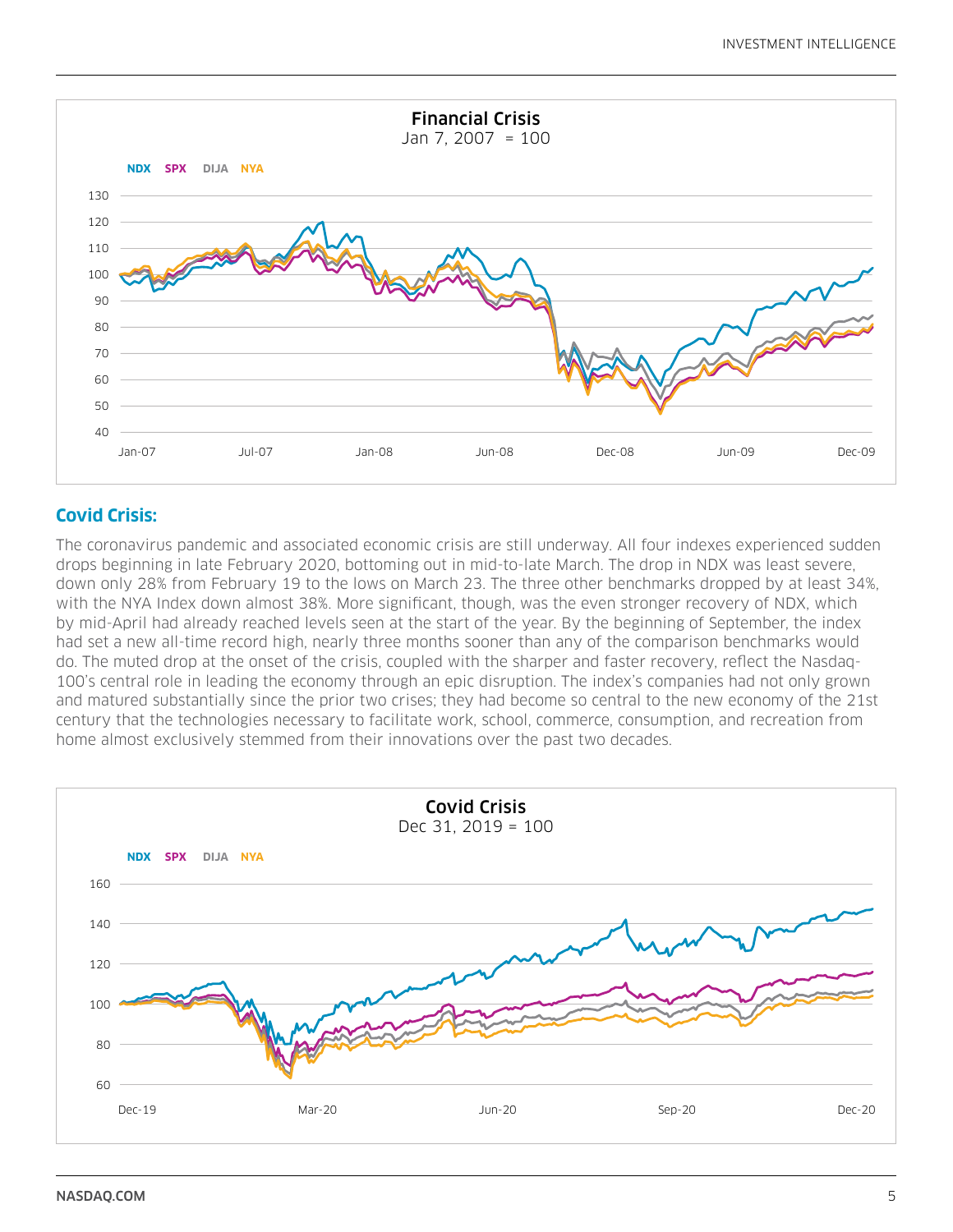What changed at a fundamental level about the index during this timeframe? One constant has been its sector exposures. Technology has represented a remarkably stable percentage of the index weight, ranging from 52-64% and, most recently, 55%. Basic Materials, Oil & Gas, Telecommunications, and Utilities have always been *de minimus,* while Financials remain excluded. The rest of the index weight has seen modest variation across a mix of Consumer Goods and Services, Industrials, and Health Care.



Instead, the index has changed most dramatically in terms of its financial fundamentals – the building blocks of revenues, earnings, and dividends – which signify overall corporate health.

## **Growth of Fundamentals**

The long-run trends in revenues, earnings and dividends provide a fundamental rationale for the growth of the Nasdaq-100 in both size and importance. With respect to revenues, NDX companies had grown by a factor of 6.5 times on a full-year basis between 2003 and 2019, just before the onset of the pandemic. Earnings soared by an even more impressive 22 times, while dividends rose an astounding 40 times. In compound annual growth rate terms, revenues have been growing at around 13% each year, while earnings have been growing at 21% and dividends at 26%. Compared to the S&P 500, which itself encompasses a large portion of the Nasdaq-100, the story becomes quite clear. While it has been a solid two decade stretch for the broader US equity market, NDX has trounced its older, more established large-cap competitor in the arena of financial fundamentals. A major driver of that story relates back to the ongoing sector orientation of NDX, with Technology leading all other sectors – among US large and midcaps during the 2010s – in revenue growth. Beyond robust topline growth, which was often lacking during the Tech Bubble, the other crucial component has been the maturation of many Nasdaq-100 companies into highly profitable companies with a balanced focus on shareholder returns and innovation.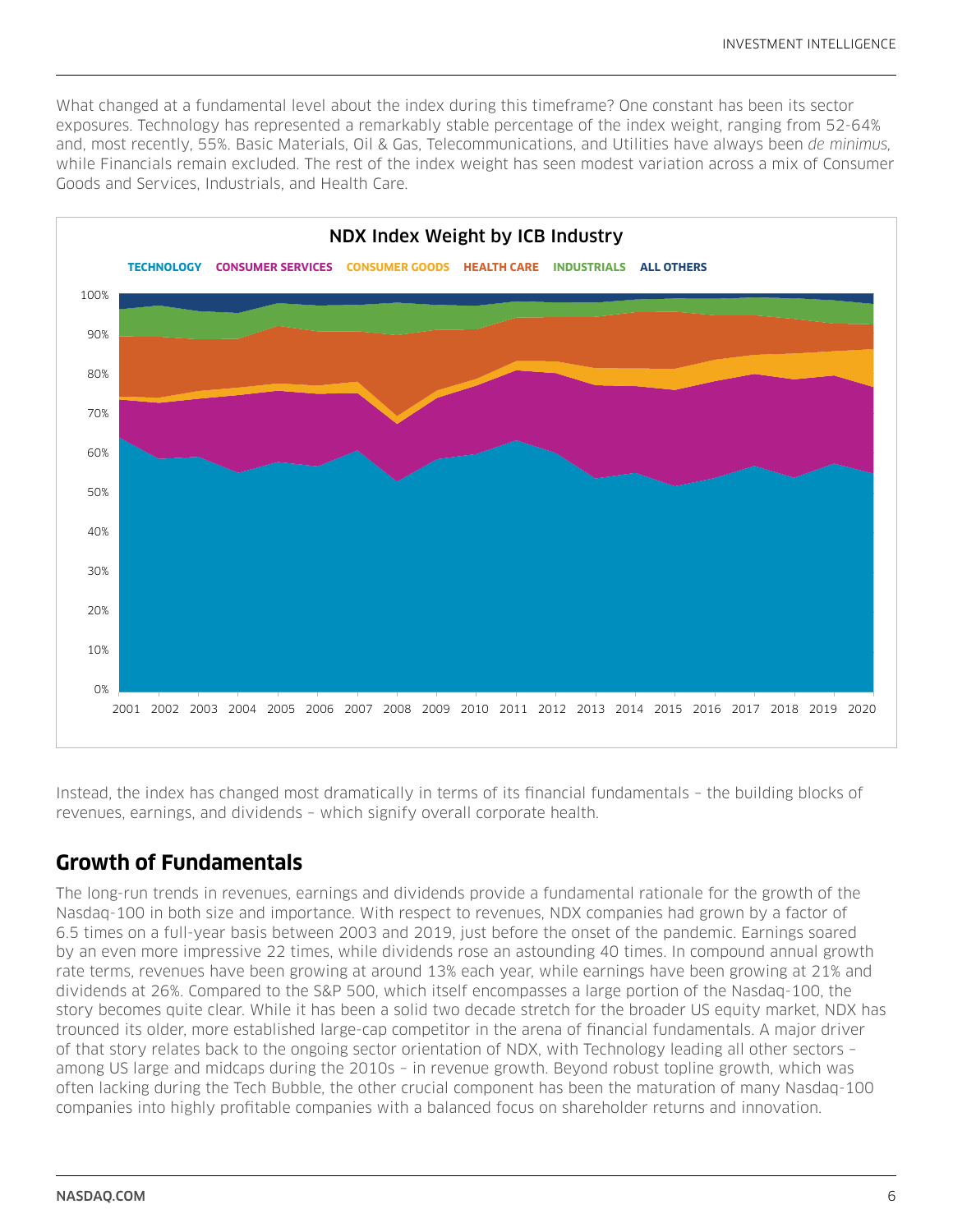

Consider three groups of stocks: NDX components, SPX components, and SPX components not in NDX ("SPX ex NDX"). Analysis of the latter category is of particular interest given zero overlap in the components, thereby providing the purest comparison between the two benchmarks. The first set of fundamental data visualize the three groups' annual totals for each calendar year from 2003 through 2019, as well as an annualized estimate for 2020 based on three quarters of data, with NDX as the numerator in both ratios: first, compared to SPX in its entirety, and secondly, with respect to SPX ex NDX. We begin by looking at revenues and earnings.2



<sup>2</sup> The temporary jump in the earnings ratios in 2008 was driven by extraordinary losses reported by AIG and other Financials, all of which were exclusively SPX components.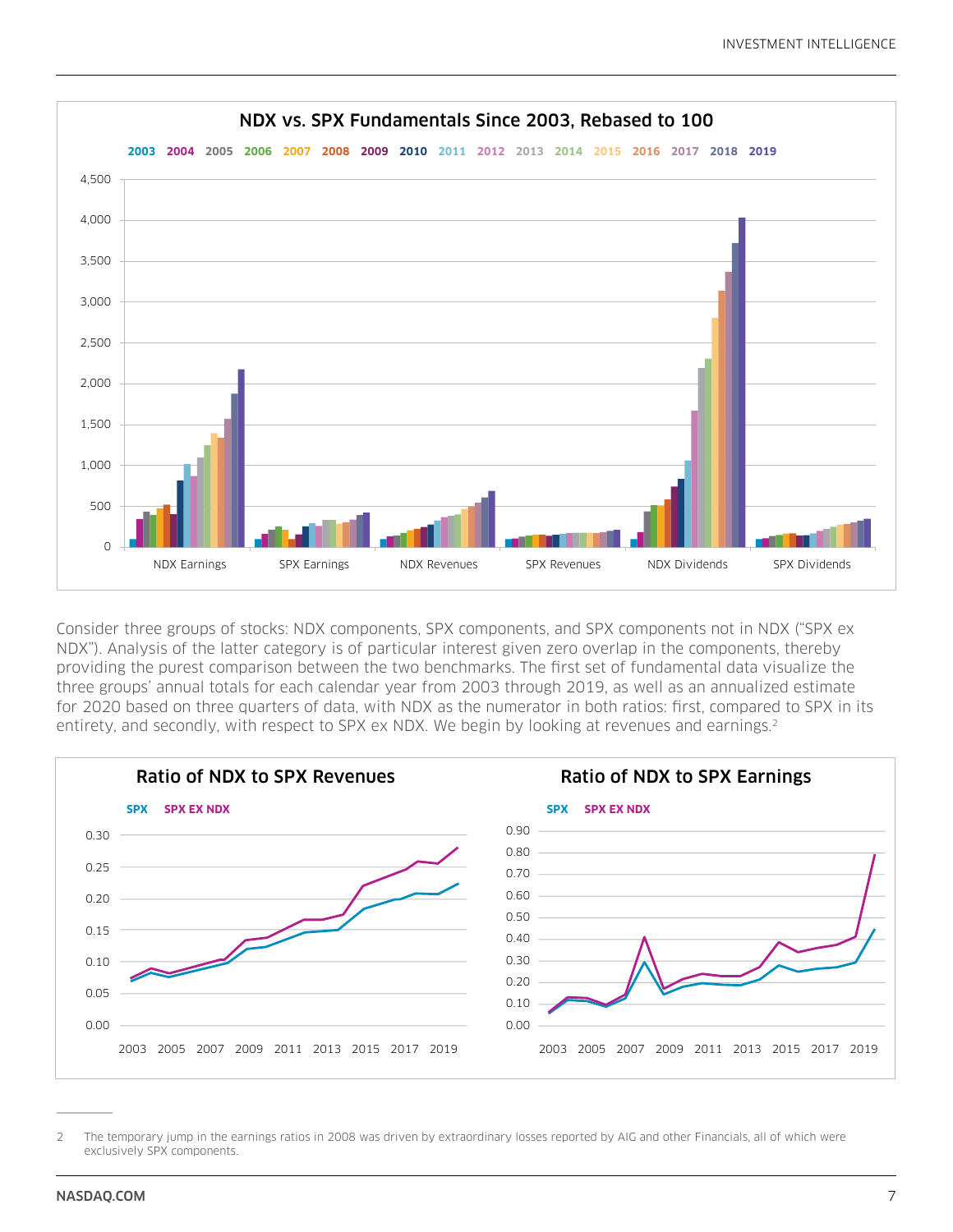NDX revenues have grown steadily in relation to SPX, from only 7% in 2003 to approximately 21% in 2019, rising slightly higher to 22% through three quarters of 2020 data. Relative to SPX ex NDX, revenues grew to almost 26% in 2019, and nearly 28% in 2020. While initially starting at a similar ratio, there has been an even steeper rise in the level of NDX earnings, approaching 30% relative to the SPX by 2019, and on track for 45% in 2020. Relative to SPX ex NDX, earnings grew to exceed 40% in 2019, and almost 80% in 2020. Next, we look at dividends.

Immediately following the Tech Bubble/Bust, dividends paid by NDX components were miniscule, but have been steadily increasing towards nearly 20% of SPX levels (25% of SPX ex NDX). In terms of overall dividend yield, NDX has consistently narrowed the gap with SPX from 118 basis points (bps) in 2003 to only 89 bps as of full-year 2019. Based on three quarters of reported financials in 2020, the gap narrowed further to 86 bps. Yet this analysis obscures what has taken place behind the scenes, because the gap with SPX ex NDX has remained essentially unchanged, growing from 142 bps in 2003 to 146 bps in 2020 in a very irregular fashion (as tight as 72 bps in 2013, and as wide as 248 bps in 2008). As valuations have gyrated – especially among high-dividend sectors such as Financials and Energy – the yield gap can occasionally suggest that SPX ex NDX companies are becoming more competitive in this arena; in reality, sector-wide price declines artificially (and temporarily) inflate their attractiveness as sources of income.



A much different pattern characterizes the earnings yield, which is simply the inverse of the P/E ratio. Relative to SPX, NDX has narrowed the yield differential from 172 bps to only 75 bps (as of full-year 2019) by growing its earnings at a much faster rate. Using partial data for 2020, the gap collapsed to only 2 bps. Relative to SPX ex NDX, the gap narrowed from 195 bps in 2003 to 104 bps in 2019, collapsing to -5 bps in 2020. Finally, we compare dividends with earnings to get a sense of the change in payout ratios.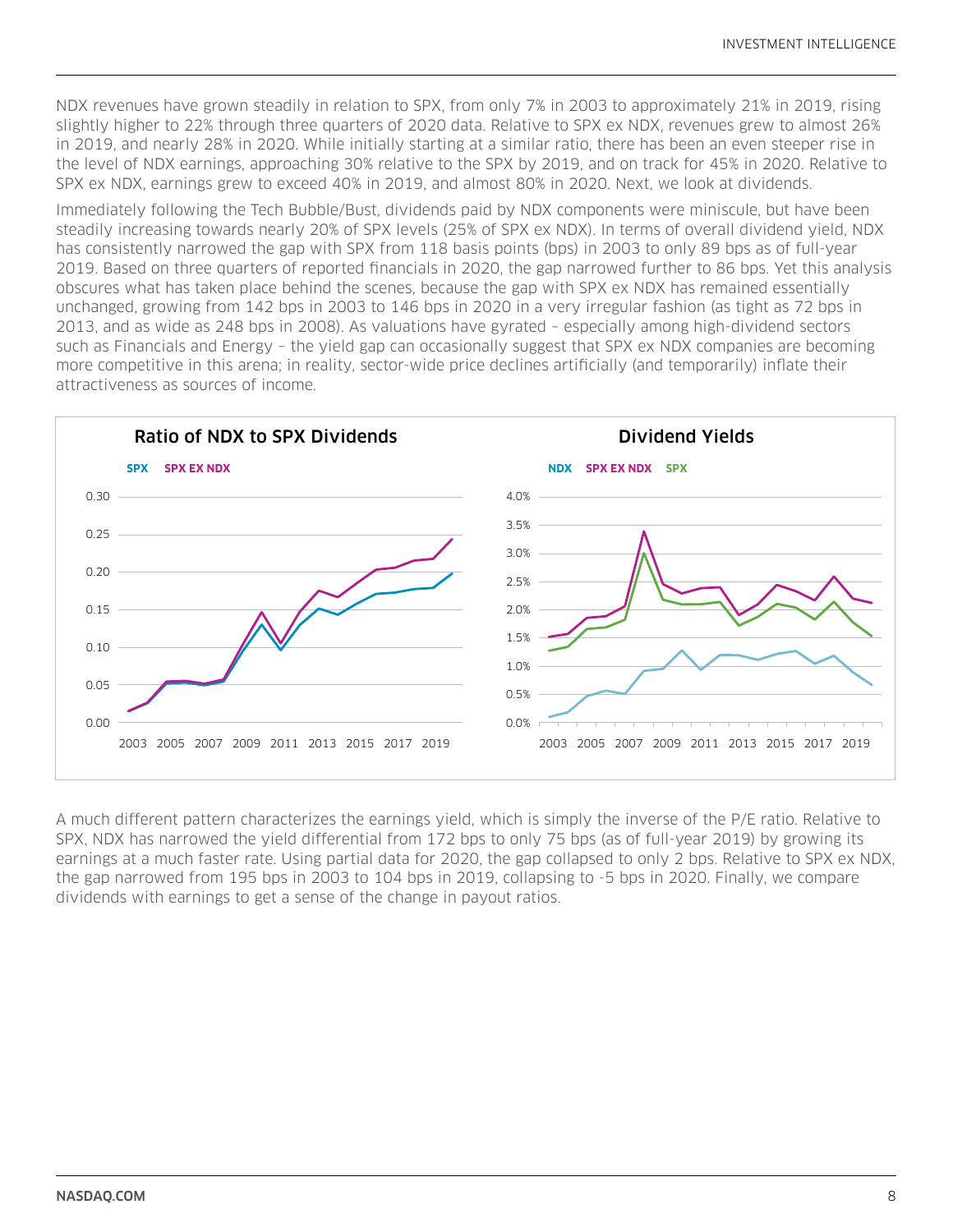

The SPX-ex-NDX payout ratio exceeded 100% in 2008 due to anomalously low earnings driven by AIG and other financial firms, but in 2020 is once again approaching 100%, which suggests unsustainable dividend levels. The NDX payout ratio, meanwhile, has stagnated over the past few years at a level around 30% – roughly double where it was in 2003, and consistently lower than SPX. This suggests a higher propensity for NDX companies to retain earnings in order to reinvest in growth opportunities.

Differences in reinvestment patterns are apparent when comparing the average annual R&D expense across each of the three groups of stocks. We see a material advantage among Nasdaq-100 companies, on an absolute basis in terms of average expense per index constituent, as well as on a relative basis with respect to revenues. Since 2003, annual R&D expense has grown by 537% for NDX vs. only 83% for SPX, on a per-share basis. The Nasdaq-100 index truly has become the home for real-world innovation, which increasingly appears to drive multiple aspects of financial outperformance.

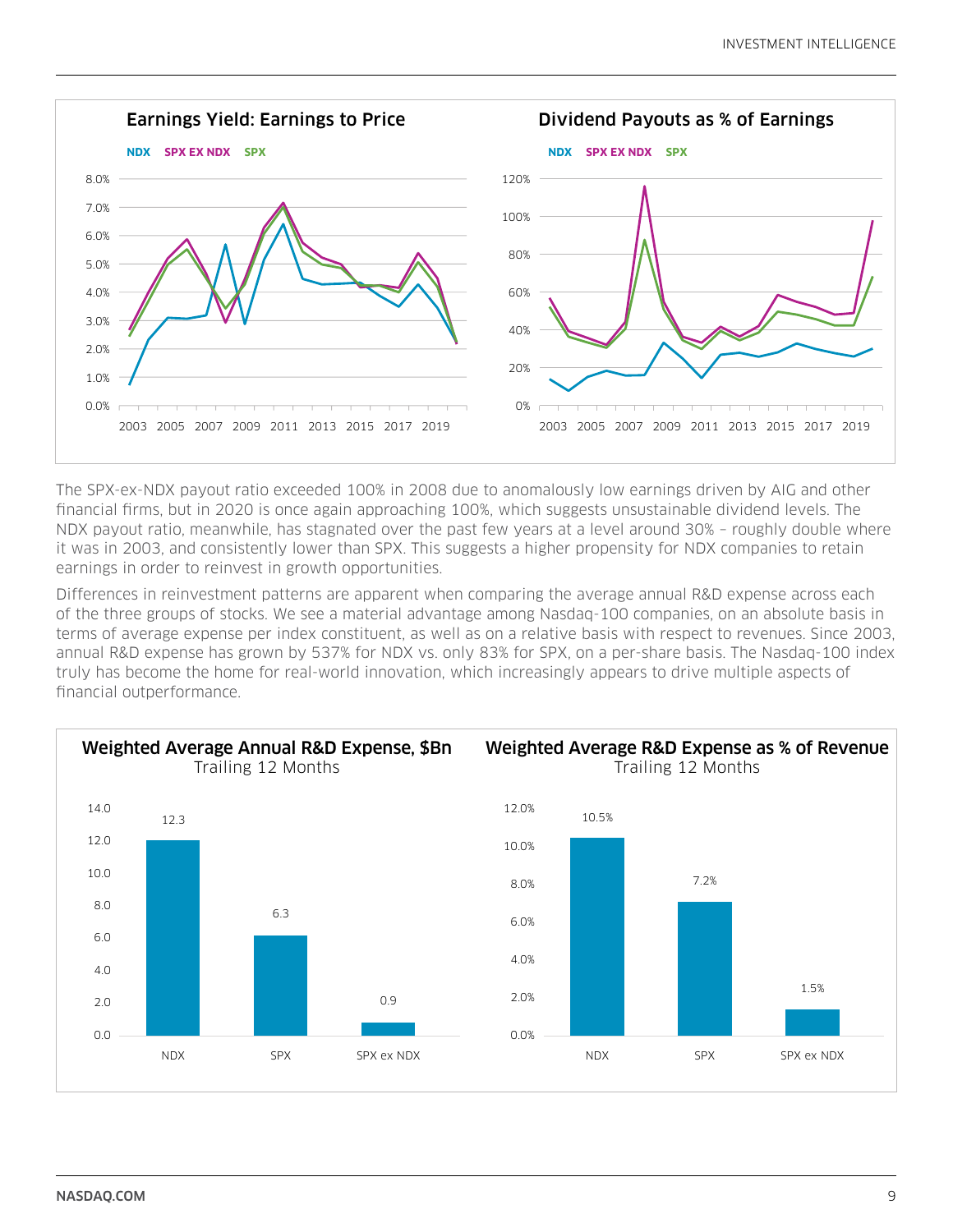

As of November 30, 2020. R&D Expense per Share data via Bloomberg. R&D Yield calculated as Expense per Share divided by Index Share Price.

A lower payout ratio also obscures a higher propensity among NDX firms to return capital in the form of share buybacks. Indeed, the growth in buybacks has been exponential, especially during the past decade; over the past three years, the current set of NDX constituents averaged \$230 billion in annual share repurchases (net of issuances), up more than 14 times vs. 2003. While Apple's buybacks have made up a disproportionate share, the growth ex-Apple has also been impressive, up 10 times vs. 2003 levels. The recent pace of buybacks is nearly tripling the amount paid out by Nasdaq-100 companies in the form of traditional cash dividends, which totaled \$88.7 billion in full-year 2019.

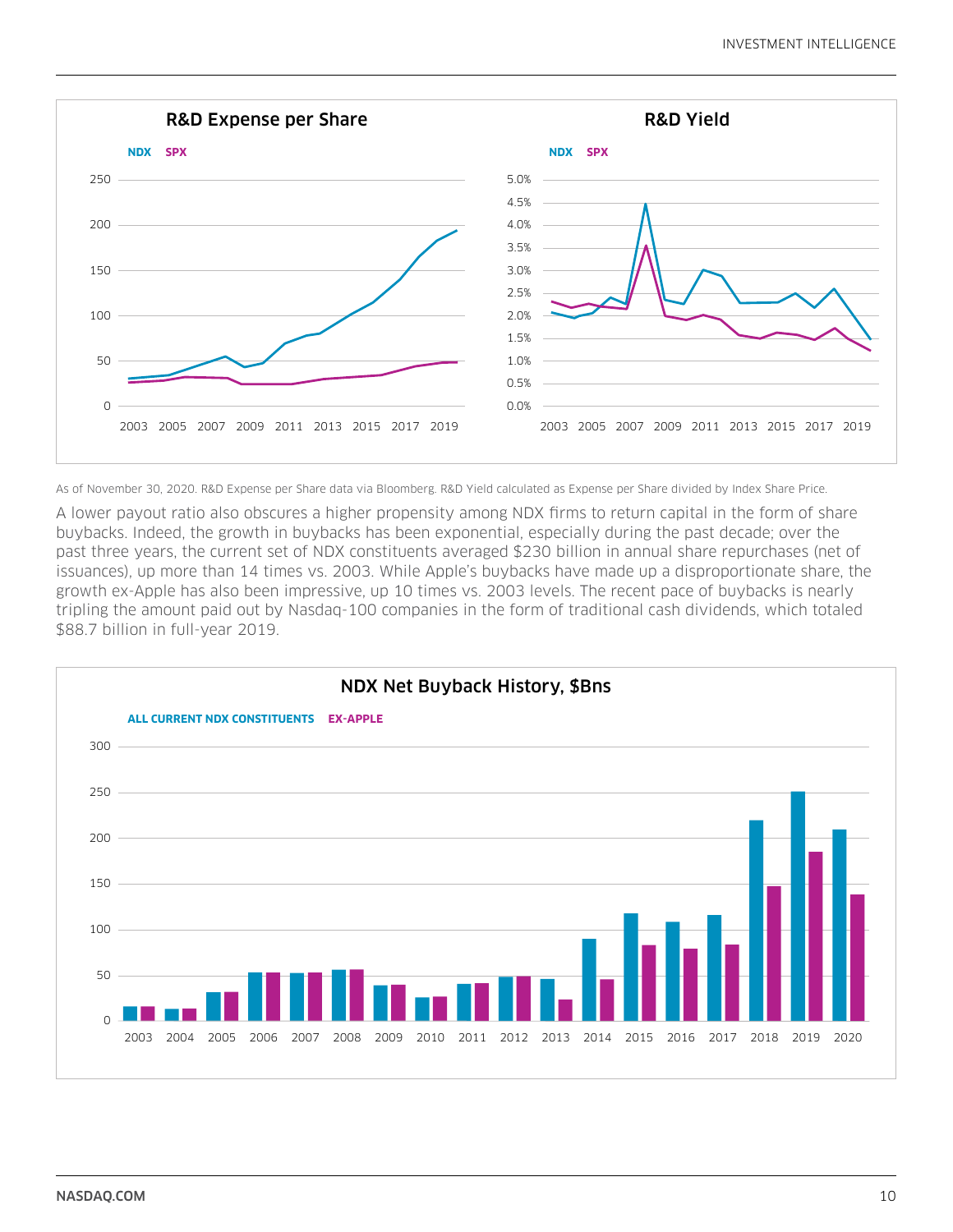## **Nasdaq-100 Becomes a Bigger Part of US Stock Market**

The components of the NDX currently represent just under one-third of the total market capitalization of all USlisted equities. The next chart illustrates the steady growth of the fraction of the US stock market made up by the Nasdaq-100, using the total market capitalizations of the NYSE Composite and Nasdaq Composite indexes as proxies for the US equity market.3 Prior to the Financial Crisis, the NDX Index comprised between 9-13% of the entire US stock market. During the Covid crisis, this growth trend sharply accelerated to upwards of 30%.

The graph also shows the trend in two key ratios relative to the S&P500: the market capitalization of NDX components versus all SPX components, and the percentage of SPX market capitalization contributed by NDX components.

Both series show steady growth since the Financial Crisis, with an acceleration of the trend during the last year. The market cap of the Nasdaq-100 is approaching half that of the SPX, while NDX components contribute just over 40% of the capitalization of the SPX as of year-end 2020. This growing level of overlap explains the increasing correlation between the two indexes, which is also evident when studying the evolution of the 10 largest constituents of each.



<sup>3</sup> To be clear, this excludes the market capitalizations of any ETFs listed on NYSE or Nasdaq.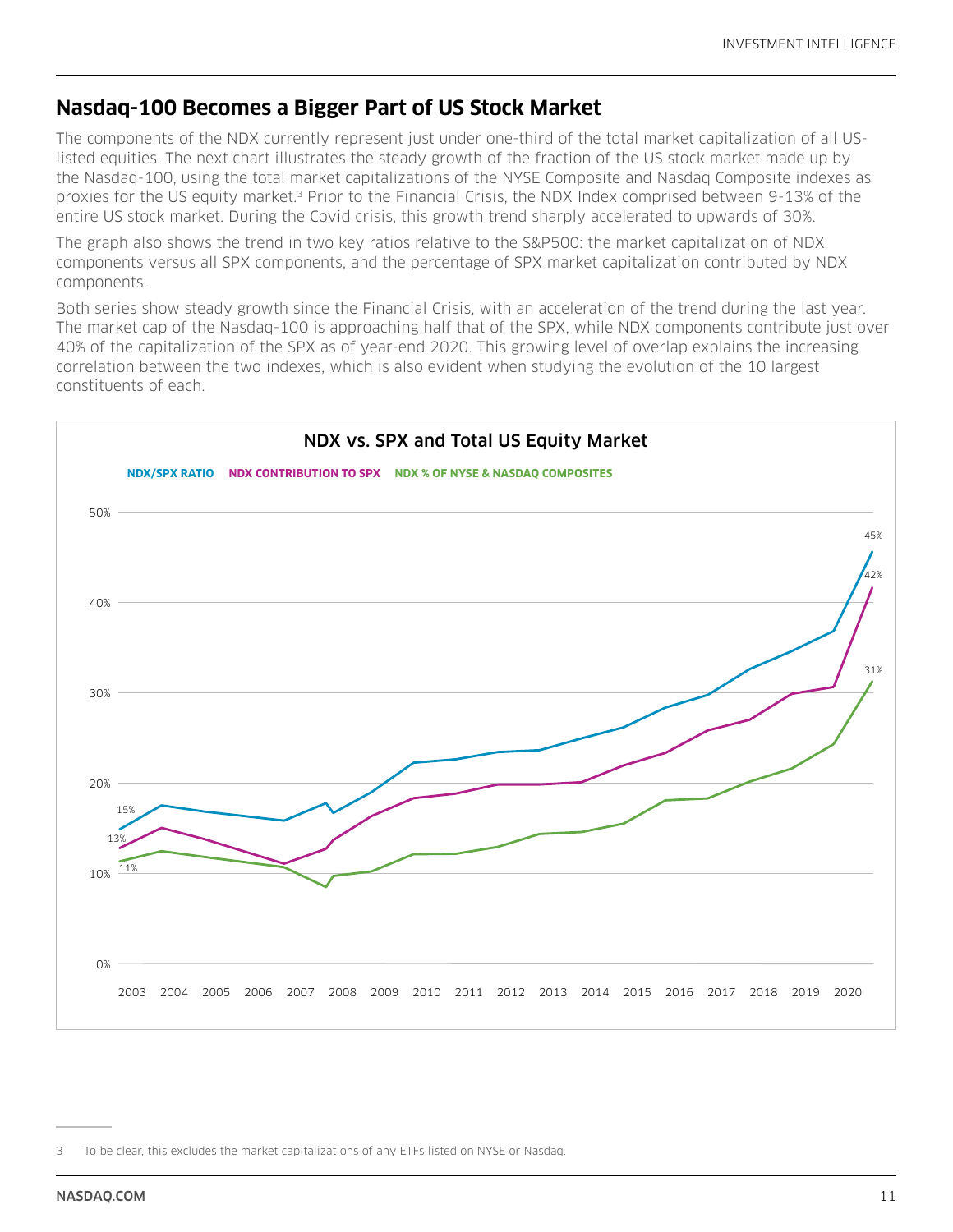| <b>JANUARY 2002</b> |                  |                 | <b>JANUARY 2009</b> | <b>JANUARY 2021</b> |                    |  |
|---------------------|------------------|-----------------|---------------------|---------------------|--------------------|--|
| <b>NDX</b>          | <b>SPX</b>       | <b>NDX</b>      | <b>SPX</b>          | <b>NDX</b>          | <b>SPX</b>         |  |
| Microsoft           | General Electric | Microsoft       | Exxon Mobil         | Apple               | Apple              |  |
| Intel               | Microsoft        | Cisco           | Wal-Mart            | Microsoft           | Microsoft          |  |
| Cisco               | Wal-Mart         | Oracle          | Procter & Gamble    | Amazon              | Amazon             |  |
| Oracle              | Exxon Mobil      | Google          | Johnson & Johnson   | Alphabet            | Alphabet           |  |
| Dell Computer       | Intel            | Apple           | Microsoft           | Facebook            | Facebook           |  |
| Amgen               | Pfizer           | Intel           | AT&T                | Tes1a <sup>4</sup>  | Tesla              |  |
| Applied Materials   | Citigroup        | Amgen           | Chevron             | <b>NVIDIA</b>       | Berkshire Hathaway |  |
| Ericsson            | Cisco            | Oualcomm        | General Electric    | PayPal              | Johnson & Johnson  |  |
| Sun Microsystems    | AIG.             | Gilead Sciences | <b>IBM</b>          | Adobe               | JPMorgan Chase     |  |
| Oualcomm            | <b>IBM</b>       | Comcast         | Coca-Cola           | Comcast             | Visa               |  |

#### Top 10 Index Components

## **Overlap with S&P 500**

We now take a deeper look at the change in overlap between the two indexes. The following chart shows the number of components in each of four categories, as of the end of the indicated year. Note that the three shaded sections sum to about 500, while the blue section plus the purple line sum to about 100, with the latter graphed on a separate right-hand axis.<sup>5</sup>



 Note that Tesla entered the S&P500 in December 2020 as the 6th-largest index constituent – by far the biggest addition made to the index in its history. Tesla was added to the Nasdaq-100 in July 2013, and in the meantime, generated a return of approximately 2,500%.

 During the time frame of this table, the policies of both indexes were updated. Originally, both indexes limited the number of components to 100 or 500. Subsequently, the limit was applied to issuers rather than issues, so that multiple issues from the same issuer can be in the index.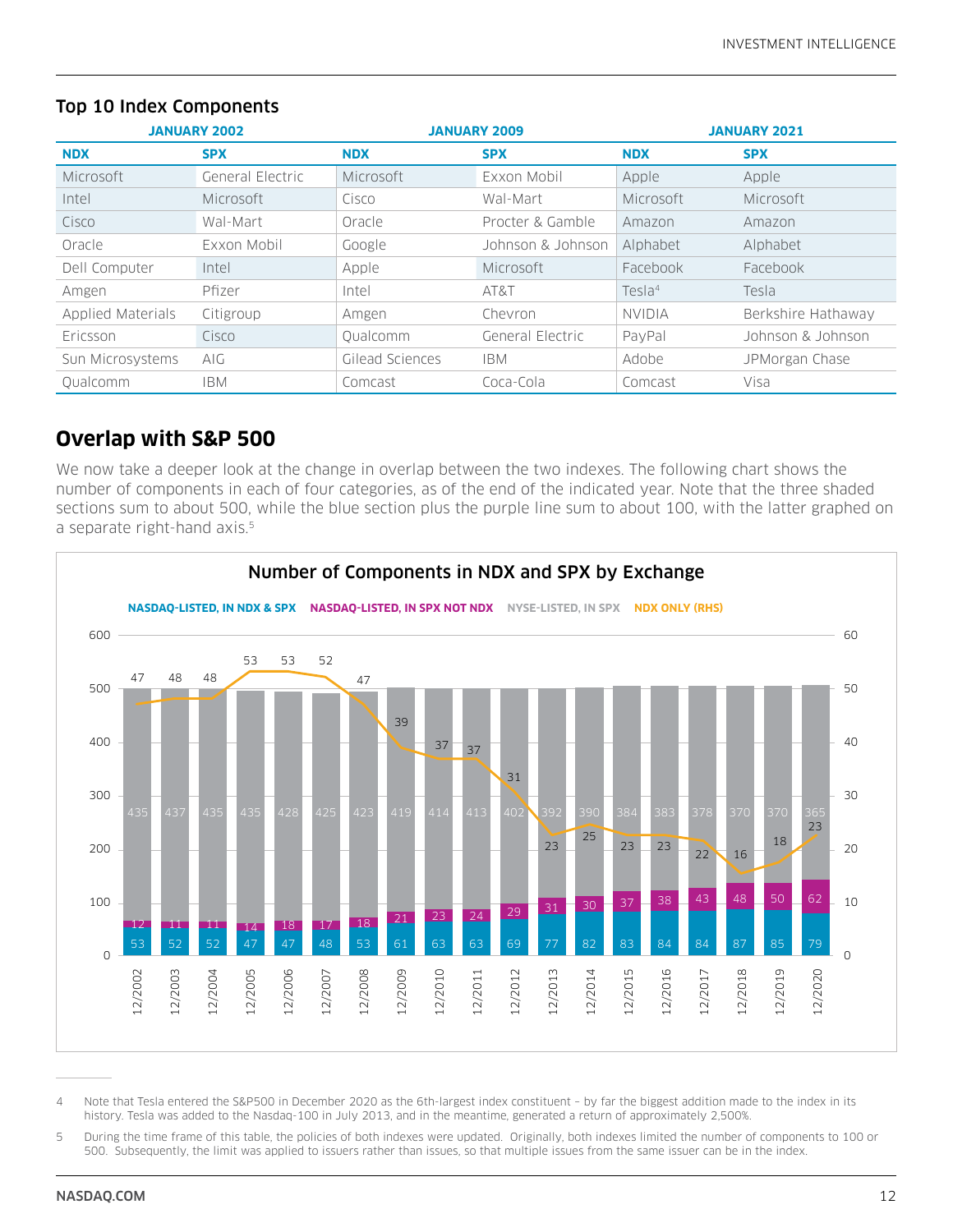The number of components depicted by the blue-shaded section and the purple line has remained fairly stable since 2013, but their corresponding market capitalizations have soared. Meanwhile, there has been an increasing number of smaller Nasdaq-listed stocks included in SPX but not in NDX, with a similar trend in market cap growth. As a corollary, the number of NYSE-listed SPX components has been declining, and the group's market capitalization has flat-lined.



## **Changing Correlations of Nasdaq-100 with Broader Market**

The following graph shows the correlation between NDX and the three benchmark indexes, as derived from weekly returns data. The correlations are then computed and plotted for each calendar year.

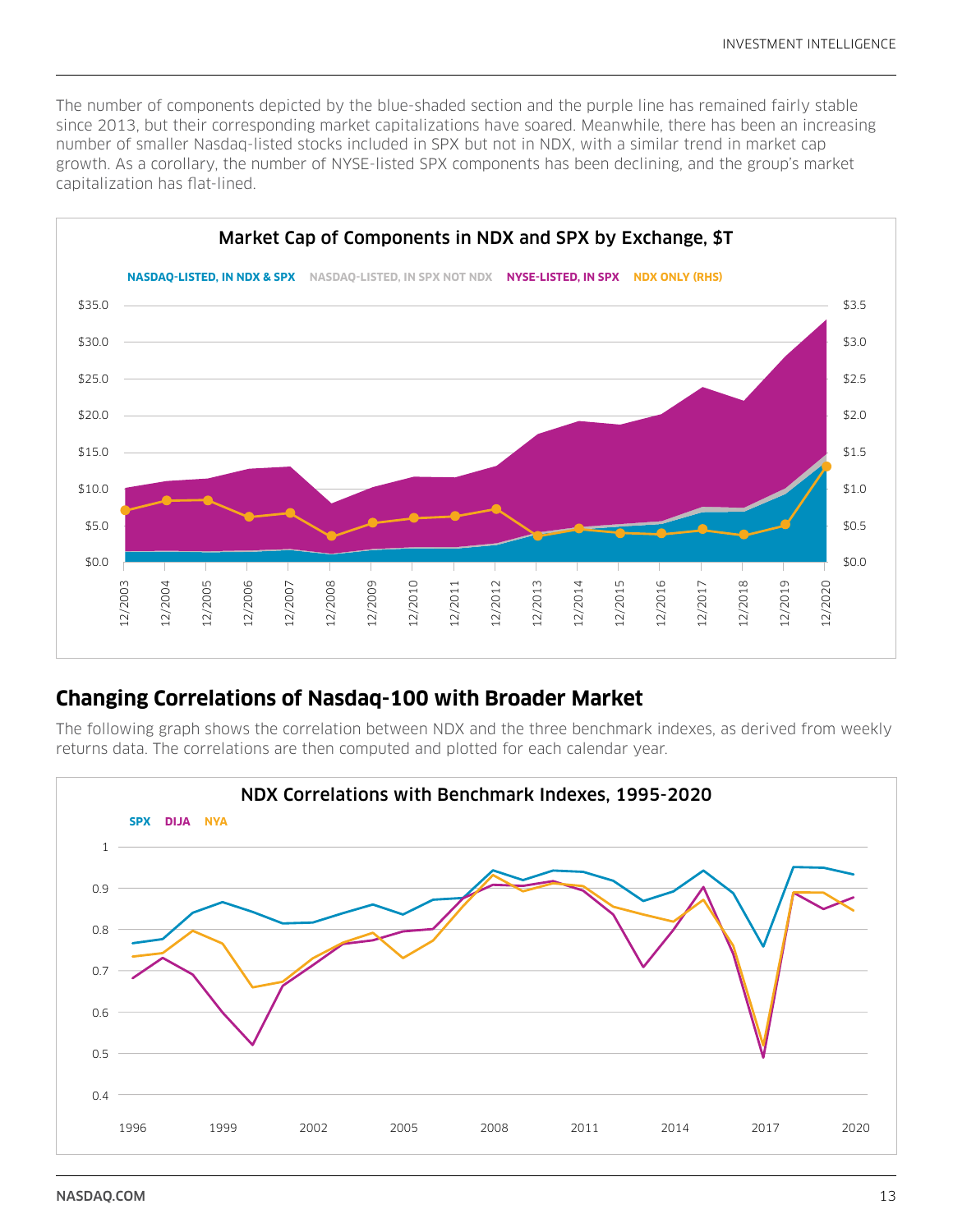A number of insights are evident from the graph. Overall, there has been an upward drift in correlations over the last 26 years, as the NDX has become more mainstream and grown to represent an ever larger fraction of the overall market. The correlation with SPX has always been stronger than with the two other benchmarks. The correlation of NDX with DJIA and NYA was especially weak during the Tech Bubble as well as in 2017, which was a period of historically low stock market volatility. In times of low volatility, correlations naturally tend to decline due to the lack of a strong macro signal – or, in the case of 2017, a backdrop of clear, bullish macro signals that included well-telegraphed corporate tax cuts and very gradual tightening by the Federal Reserve. Conversely, the correlation with all three benchmarks was highest during and immediately after the Financial Crisis, with shorterduration peaks around the market corrections in 2015 and 2018.

## **Ongoing Maturation of NDX**

A quick analysis of the market cap-weighted average year of incorporation across four groups of index components supports the notion that Nasdaq-listed stocks – and NDX components specifically – are younger, more innovative companies than those listed on the NYSE (and by extension, included in the SPX). The average NDX component incorporated in 1992, and for SPX overall, in 1983. For SPX components listed on the NYSE, the average year of incorporation is 1976, while for the Nasdaq-listed portion, 1991.

It is also instructive to trace how the age profile of NDX components has changed. The following graph shows company age as represented by time since IPO, weighted by current market capitalization. In 2000, the average time since IPO was about 12 years. That number has steadily increased, so that by 2020 it was about 25 years. In other words, after the passage of 20 years, the average NDX company grew 13 years older. As a result of ongoing IPOs that surge into the ranks of large-caps within a few years, NDX components are not aging as fast as the passage of time – but they *are* maturing, on balance. With age and the experience of multiple market cycles comes greater attention to company longevity and shareholder satisfaction, which naturally encourages enhanced focus on business model stability and return of capital via dividends or buybacks.

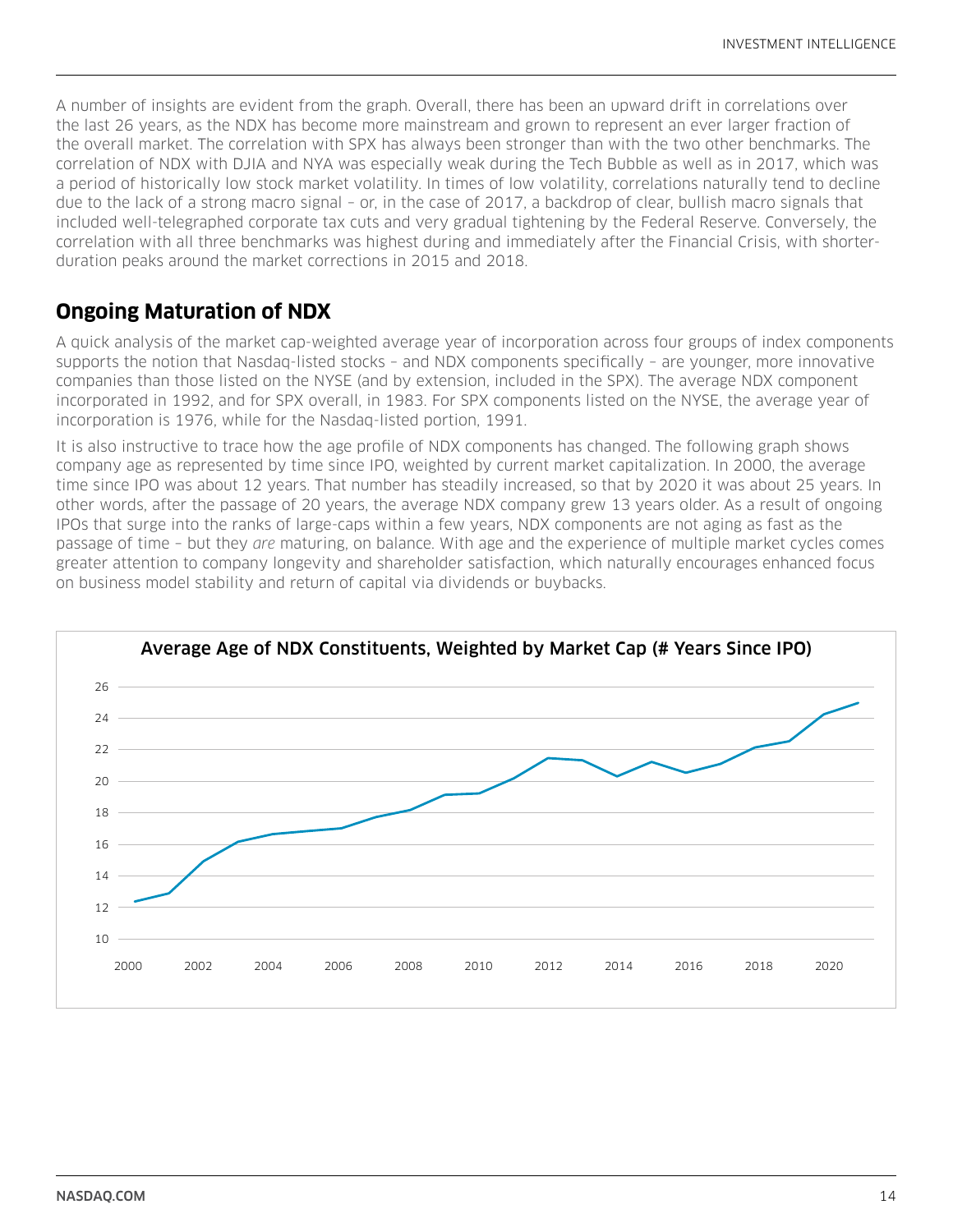## **Summary**

The Nasdaq-100 Index has evolved substantially during the last two and a half decades. The 'teenage' NDX of the Tech Bubble era has matured as a result of its constituents growing older, larger, and more profitable. Today's NDX components represent a substantial portion of the US stock market, and reflect a more globalized, digitized, technology and innovation-driven economy.

In light of these changes, it is useful to revisit the 26-year performance statistics presented at the beginning of this paper. The following provides results for only the last 16 years, a period including the Financial Crisis but excluding the Tech Bubble.

#### Annualized Returns from 2005-Present

|                      | <b>PRICE RETURN</b> |            |             |        | <b>TOTAL RETURN</b> |             |              |
|----------------------|---------------------|------------|-------------|--------|---------------------|-------------|--------------|
|                      | <b>NDX</b>          | <b>SPX</b> | <b>DJIA</b> | NYA    | <b>XNDX</b>         | <b>SPXT</b> | <b>DJITR</b> |
| <b>Mean</b>          | 12.94%              | 7.14%      | 6.60%       | 4.45%  | 13.87%              | 9.20%       | 9.12%        |
| <b>Std Deviation</b> | 19.76%              | 1756%      | 1693%       | 18.68% | 1975%               | 1753%       | 16.89%       |
| <b>Mean/SD ratio</b> | 0.655               | 0.407      | 0.390       | 0.238  | 0.703               | 0.525       | 0.540        |

Exclusion of the Tech Bubble substantially reduces the perceived historical volatility of the NDX Index, while reducing the mean annualized return by only a small amount. During this time period, the ratio of mean return to volatility appears extremely favorable, in terms of both price and total returns. Indeed, the Tech Bubble was a volatility event like no other for the Nasdaq-100, with one-year realized volatility peaking at more than 60% -- well above the Financial Crisis and the October 1987 Crash -- and far surpassing that of the Covid-19 crisis. As of year-end 2020, one-year realized volatility was 36.4%, which is certainly elevated compared to the 35-year average reading of 23.7%, but not extreme by any stretch.